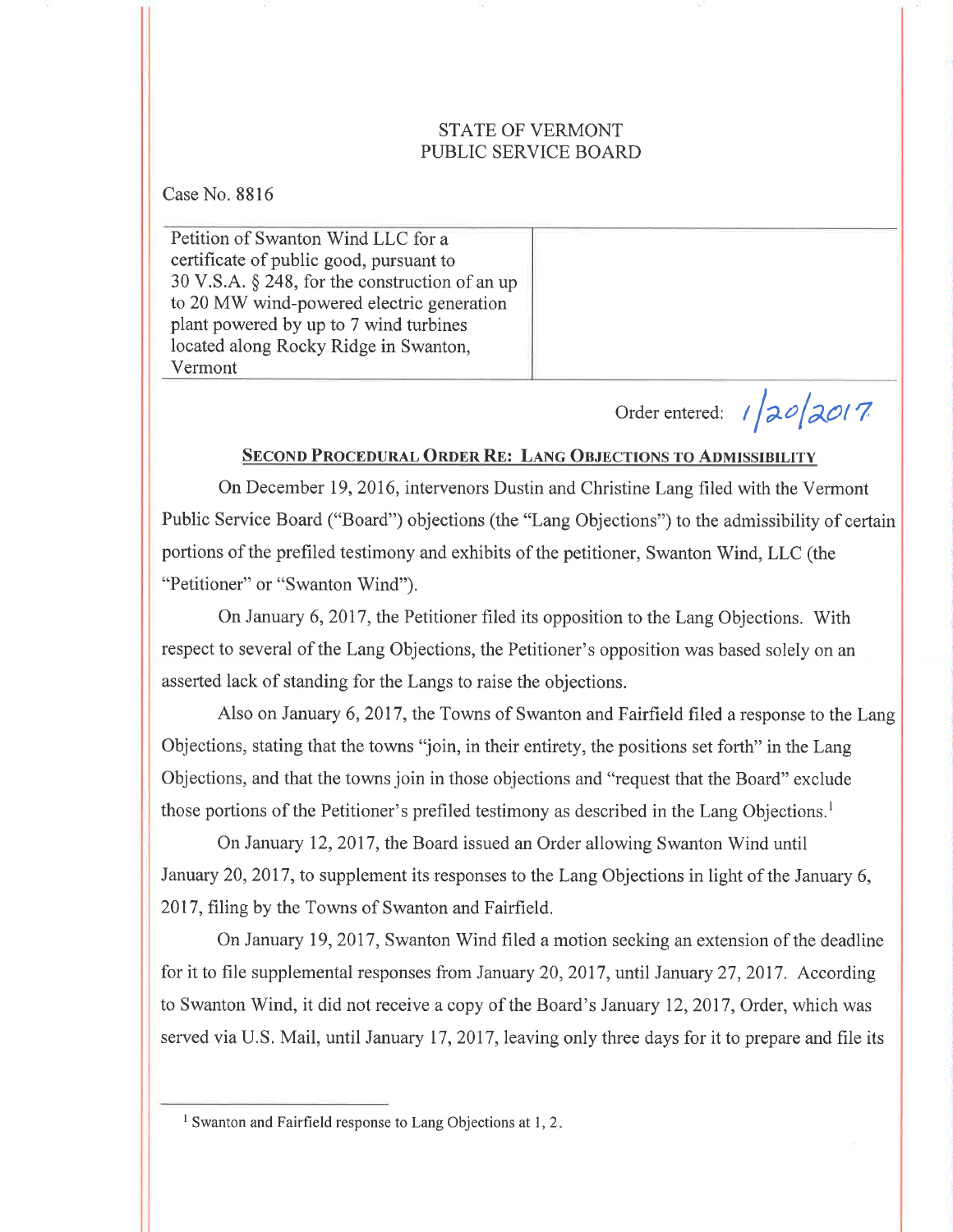### $\cos 8816$  Page 2

supplemental responses. Swanton Wind further asserts that its request will not prejudice any other party given that the schedule in this proceeding has been suspended.

We have considered Swanton Wind's request and find it reasonable for the reasons stated therein. Swanton Wind shall file any supplemental responses as a result of the towns joining in the Lang Objections by close of business on January 27,2017.

| Dated at Montpelier, Vermont this 20th<br>day of | taxuary 2017.         |
|--------------------------------------------------|-----------------------|
| James Volz                                       | <b>PUBLIC SERVICE</b> |
| Margaret Cheney                                  | <b>BOARD</b>          |
| Sara<br>mann                                     | OF VERMONT            |
|                                                  |                       |

OFFICE OF THE CLERK

Filed: January 20, 2017 Attest: Clerk of the Board

Notice to Readers: This decision is subject to revision of technical errors. Readers are requested to notify the Clerk of the Board (by e-mail, telephone, or in writing) or any apparent errors, in order that any necessary corrections may be made. (E-mail address: psb.clerk@vermont.gov)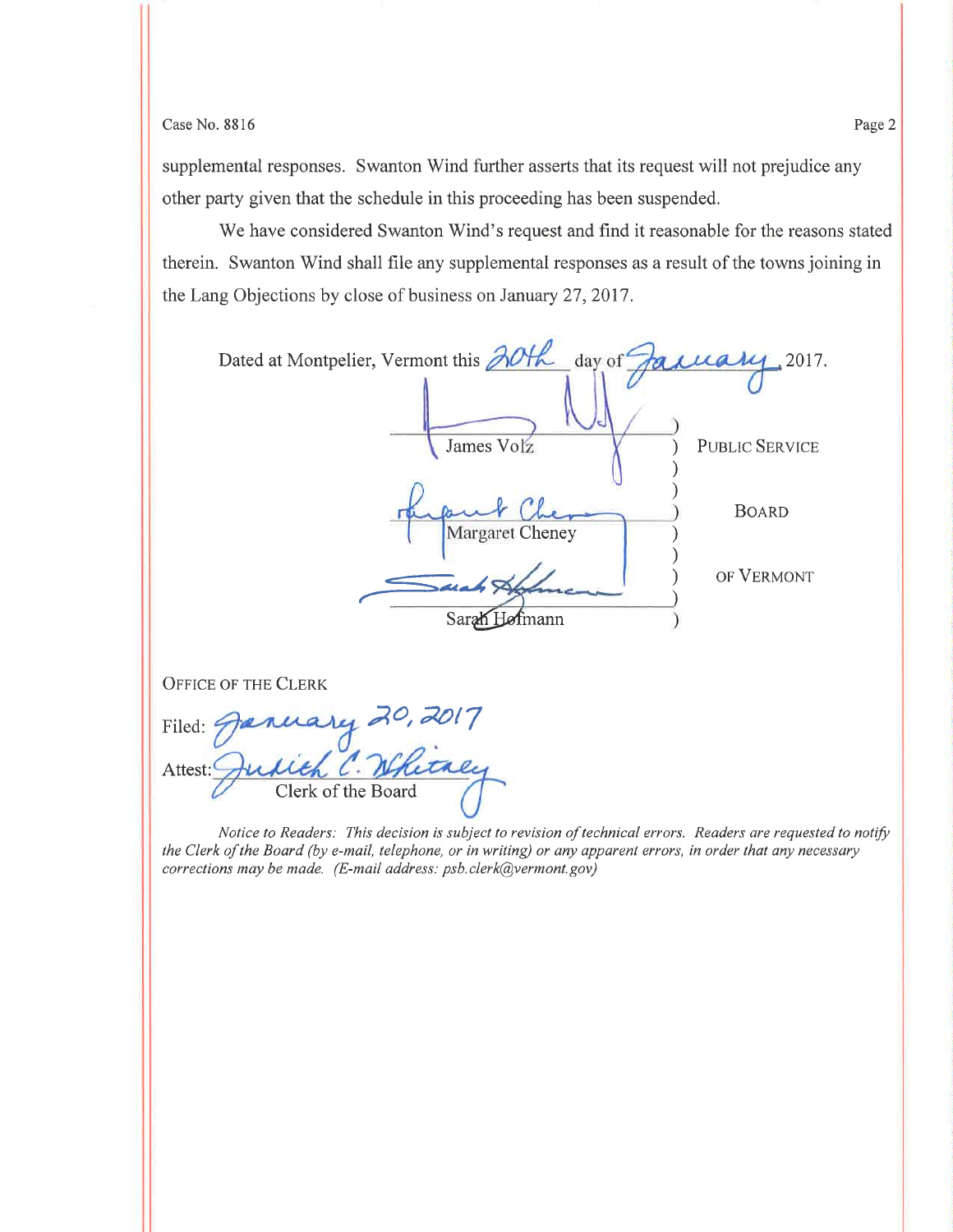#### PSB Docket No. 8816 - Service List - Parties

Parties:

Aaron Kisicki, Esq. Vermont Department of Public Service 112 State Street Montpelier, VT 05620-2601

Exercice Sent 1/20/2017

Leslie A. Cadwell Esq. Alison Milbury Stone, Esq. Legal Counselors & Advocates, PLC PO Box 827 Castleton, VT 05735

Leslie A. Welts, Esq. **Enforcement and Litigation Section** Vermont Agency of Natural Resources 1 National Life Drive, Davis 2 Montpelier, VT 05620-3901

Melanie Kehne, Assistant Attorney General Office of the Attorney General 109 State Street Montpelier, VT 05609-1001

Edward Adrian, Esq. Monaghan Safar Ducham PLLC 156 Battery Street Burlington, VT 05401

Cindy Ellen Hill, Esq. Hill Attorney PLLC 144 Mead Lane Middlebury, VT 05753

<sup>#</sup>Dale E. Azaria, General Counsel Vermont Dept. of Housing & Community Development One National Life Drive, Davis Building, Floor 6 Montpelier, VT 05620-0501

\*William F. Ellis Esq. McNeil, Leddy & Sheahan, P.C. 271 South Union Street Burlington, VT 05401

(For Swanton Wind LLC)



(For Agency of Agriculture, Food & Markets)

(For Town of Swanton Selectboard and Planning Commission & For Town of Fairfield Selectboard)

(For Christine and Dustin Lang)

(For Vermont Division for **Historic Preservation**)

(For City of Burlington Electric Dept.)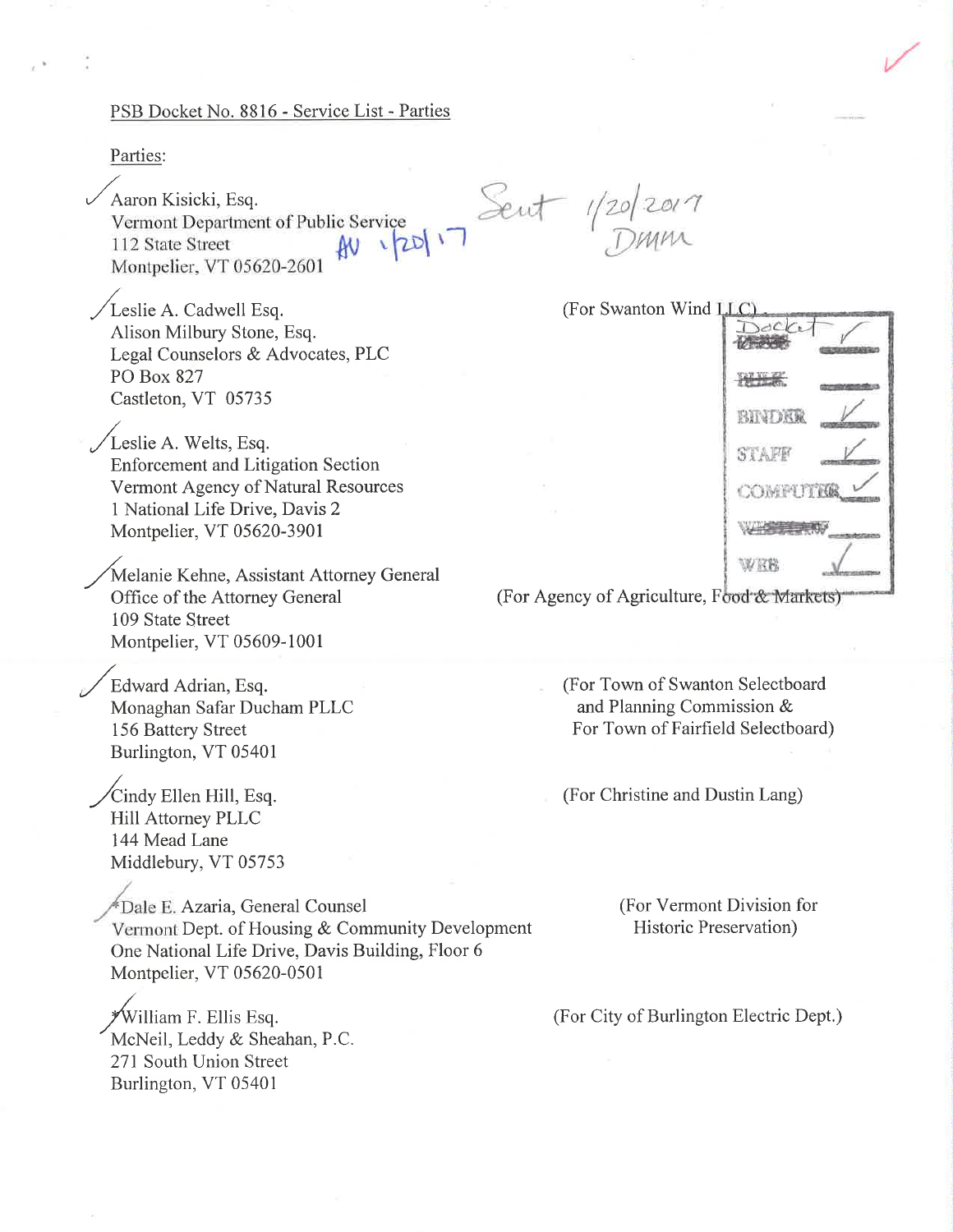PSB Docket No. 8816 - Service List - Parties

(For Northwest Regional Planning Commission)

Joseph S. McLean, Esq. David W. Rugh, Esq. Stitzel, Page & Fletcher P.C. 171 Battery Street, PO Box 1507 Burlington, VT 05402-1507

\*Motion to intervene pending.

**Interested Persons:** 

James Volz, Margaret Cheney, Sarah Hofmann, Board Members Jóhn J. Cotter, Esq., Gregg Faber, Mary Jo Krolewski, David Watts (PSB)

William H. Rice, A.A.G. Vermont Agency of Transportation National Life Building, One National Life Drive Montpelier, VT 05633-5001

David C. Englander, Esq. Vermont Department of Health 108 Cherry Street Burlington, VT 05401

Brian and Penny Dubie PO Box 1075 St. Albans, VT 05478

Greg Pierce 12 Farrar Street St. Albans, VT 05478-1540

Robert Pforzheimer 339 Michaud Drive Sutton, VT 05867

**Sally Collopy** 157 Swizler Point Fairfield, VT 05455

Patricia P. Rainville 1952 Sheldon Road St. Albans, VT 05478

Annette Smith, Executive Director Vermonters for a Clean Environment 789 Baker Brook Road Danby, VT 05739

Page 2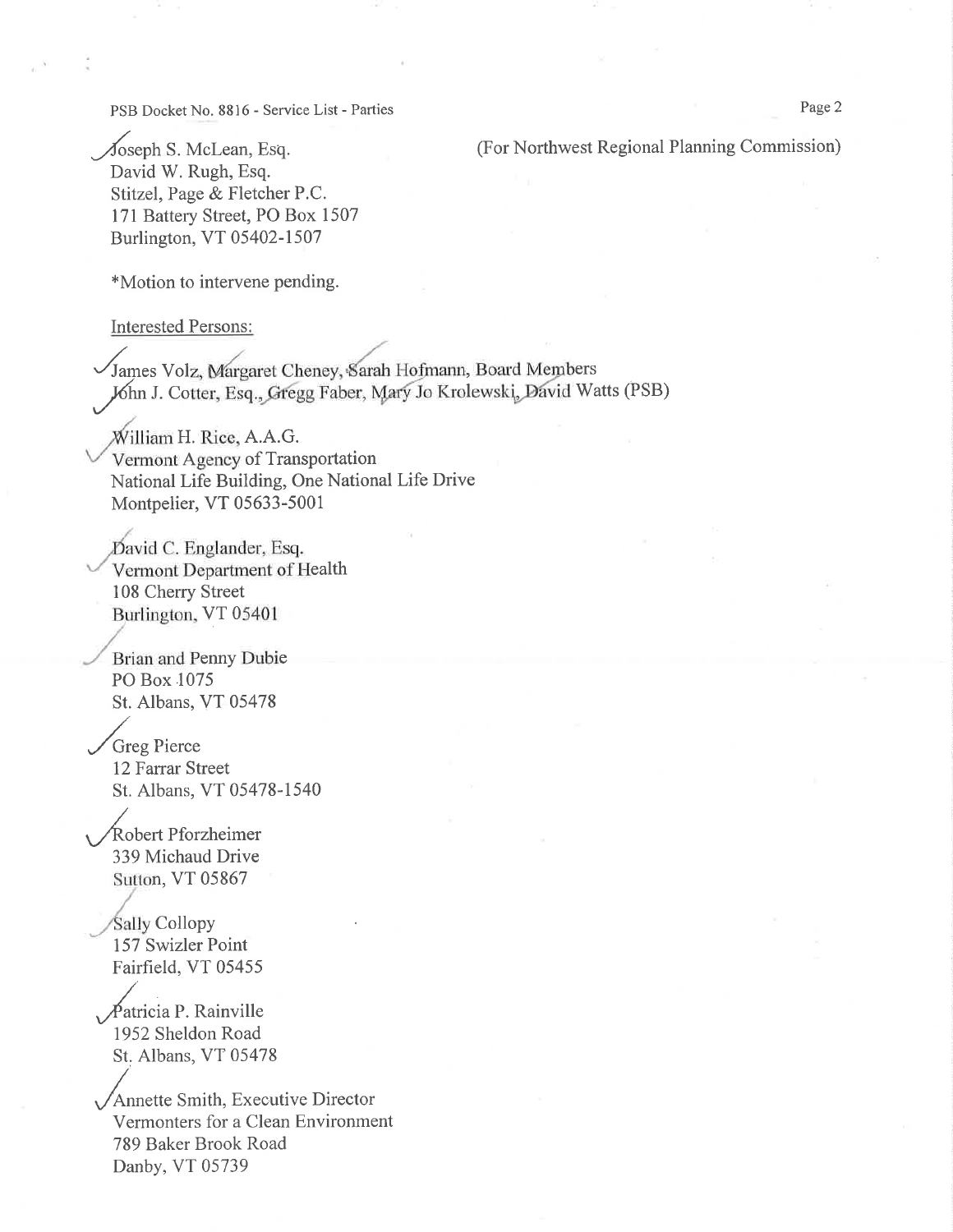PSB Docket No. 8816 - Service List - Parties

Sara Jane Luneau-Swan 141 Sweet Hollow Road Sheldon, VT 05483

Judith and Patrick Luneau 141 Sweet Hollow Road Sheldon, VT 05483

Fred & Kathy Parks 98 South Street Essex Junction, VT 05452

Sally Lindberg  $\vee$  PO Box 865 St. Albans, VT 05478

Representative Marianna Gamache PO Box 435 Swanton, VT 05488

Ed Stanak 58 Pleasant Street Barre City, VT 05641 (Prefers e-mail: stanakvt@gmail.com)

Representative Corey Parent (Prefers e-mail: coreyparent@gmail.com)

JoAnn O. Carson (Court Reporter) 11 Northshore Drive Burlington VT 05408

Kim Sears (Court Reporter) 18 Paddock Lane Williston, VT 05495

Sent via email JW